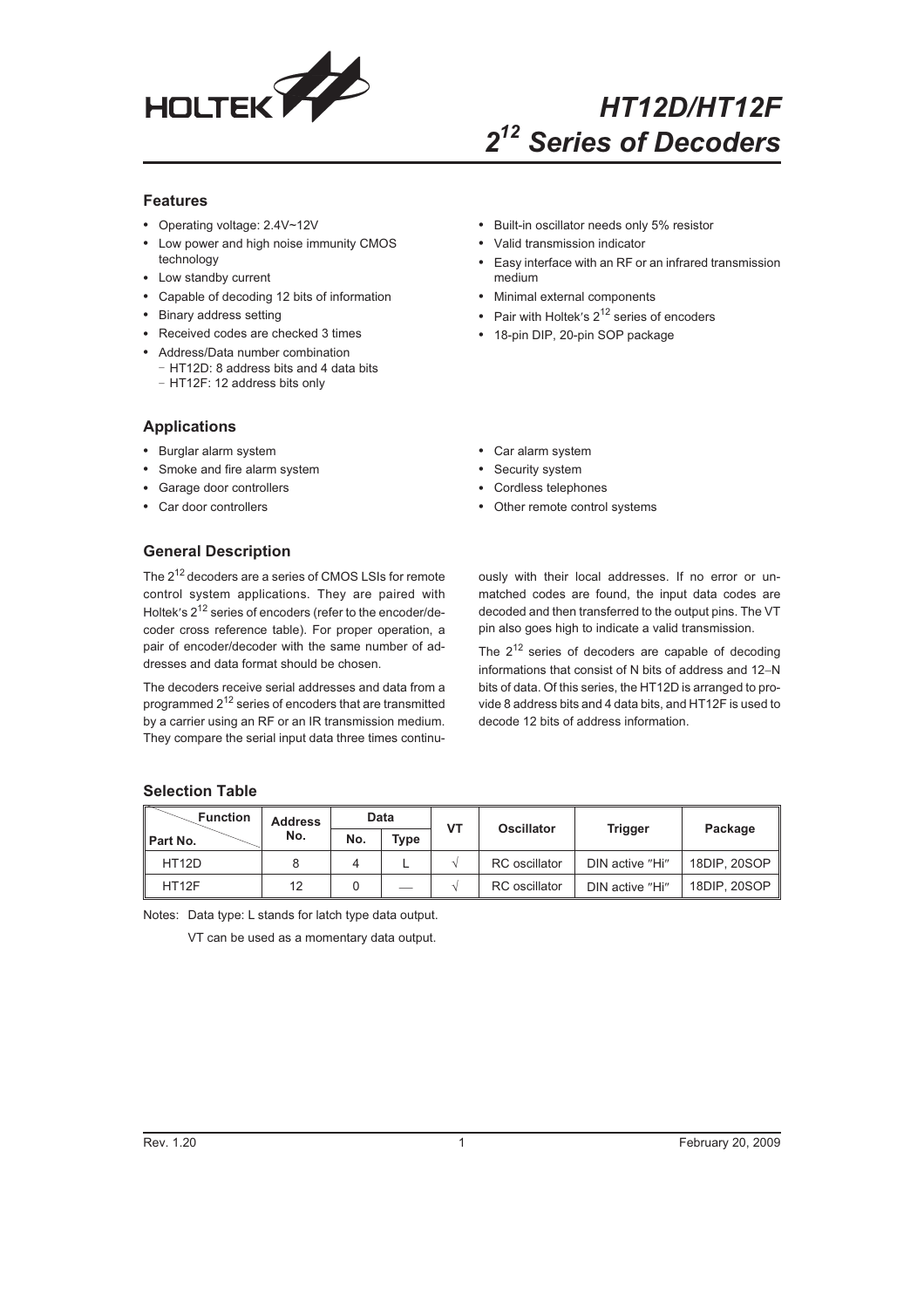

## **Block Diagram**



Note: The address/data pins are available in various combinations (see the address/data table).

## **Pin Assignment**

| 8-Address<br>4-Data         |                              | 8-Address<br>4-Data         |                       | 12-Address<br>0-Data        |                        | 12-Address<br>0-Data        |                                     |
|-----------------------------|------------------------------|-----------------------------|-----------------------|-----------------------------|------------------------|-----------------------------|-------------------------------------|
|                             |                              | $NC \square 1$              | $20$ NC               |                             |                        | NC                          | 20<br>$\Box$ NC                     |
| AO                          | 18 $\Box$<br><b>VDD</b>      | $AO \square$ 2              | $19$ $\Box$ VDD       | A0 <sub>1</sub>             | $18$ N VDD             | $AO \square 2$              | $19$ $\Box$ VDD                     |
| A1 $\Box$                   | 17 <sup>1</sup><br>VT        | A1 $\Box$ 3                 | $18$ TVT              | A1<br>□2                    | 17 <sup>1</sup><br>ПVТ | $A1 \square 3$              | 18 <sup>1</sup><br>$\sqcap$ vt      |
| $A2\square$<br>3            | 16 l<br>OSC <sub>1</sub>     | $A2 \Box 4$                 | 17<br>$\Box$ OSC1     | $A2 \square$ 3              | $16 \square$ OSC1      | $A2 \Box 4$                 | 17<br><b>OSC1</b>                   |
| $A3\Box$<br>4               | 15<br>OSC <sub>2</sub>       | $A3 \Box 5$                 | $16 \square$ OSC2     | $A3 \Box 4$                 | $15 \square$ OSC2      | $A3 \Box 5$                 | 16 <sup>1</sup><br>$\sqsupset$ OSC2 |
| 5<br>A4 $\Box$              | 14 $\Box$<br><b>DIN</b>      | $AA \Box 6$                 | 15 I<br>$\square$ DIN | A4 $\Box$ 5                 | $14$ DIN               | $AA \Box 6$                 | 15 <sub>1</sub><br>$\Box$ DIN       |
| A5 $\Box$<br>6              | 13 $\Box$<br>D <sub>11</sub> | A5 $\Pi$ 7                  | $14 \square D11$      | A <sub>5</sub> r<br>ヿ 6     | $13 \square$ A11       | A5 $\Pi$ 7                  | $14 \square$ A11                    |
| AG                          | $12 \square D10$             | $AG \Box 8$                 | $\square$ D10<br>13 I | A <sub>6</sub> r            | $12$ $\Box$ A10        | $AG \Box 8$                 | 13 <sub>l</sub><br>$\Box$ A10       |
| $AT$ $\Box$<br>8            | 11 l<br>D <sub>9</sub>       | $AT \Box 9$                 | 12<br>$\sqcap$ D9     | A7<br>⊣ 8                   | $11 \square$ A9        | A7<br>$\Box$ 9              | 12 <sub>1</sub><br>$\Box$ A9        |
| $VSS\Box$<br>9              | 10 <sup>1</sup><br>$\Box$ D8 | $VSS \Box 10$               | 11<br>$\neg$ D8       | $VSS\Box$<br>9              | $10 \square$ A8        | $VSS \Box 10$               | 11<br>$\Box$ A8                     |
| <b>HT12D</b><br>$-18$ DIP-A |                              | <b>HT12D</b><br>$-20$ SOP-A |                       | <b>HT12F</b><br>$-18$ DIP-A |                        | <b>HT12F</b><br>$-20$ SOP-A |                                     |

## **Pin Description**

| <b>Pin Name</b>  | <b>I/O</b> | Internal<br><b>Connection</b> | <b>Description</b>                                                                             |  |
|------------------|------------|-------------------------------|------------------------------------------------------------------------------------------------|--|
| A0~A11 (HT12F)   |            | <b>NMOS</b>                   | Input pins for address A0~A11 setting<br>These pins can be externally set to VSS or left open. |  |
| A0~A7 (HT12D)    |            | <b>Transmission Gate</b>      | Input pins for address A0~A7 setting<br>These pins can be externally set to VSS or left open.  |  |
| D8~D11 (HT12D)   | $\Omega$   | <b>CMOS OUT</b>               | Output data pins, power-on state is low.                                                       |  |
| <b>DIN</b>       |            | CMOS IN                       | Serial data input pin                                                                          |  |
| <b>VT</b>        | $\Omega$   | <b>CMOS OUT</b>               | Valid transmission, active high                                                                |  |
| OSC <sub>1</sub> |            | Oscillator                    | Oscillator input pin                                                                           |  |
| OSC <sub>2</sub> | Ω          | Oscillator                    | Oscillator output pin                                                                          |  |
| <b>VSS</b>       |            |                               | Negative power supply, ground                                                                  |  |
| <b>VDD</b>       |            |                               | Positive power supply                                                                          |  |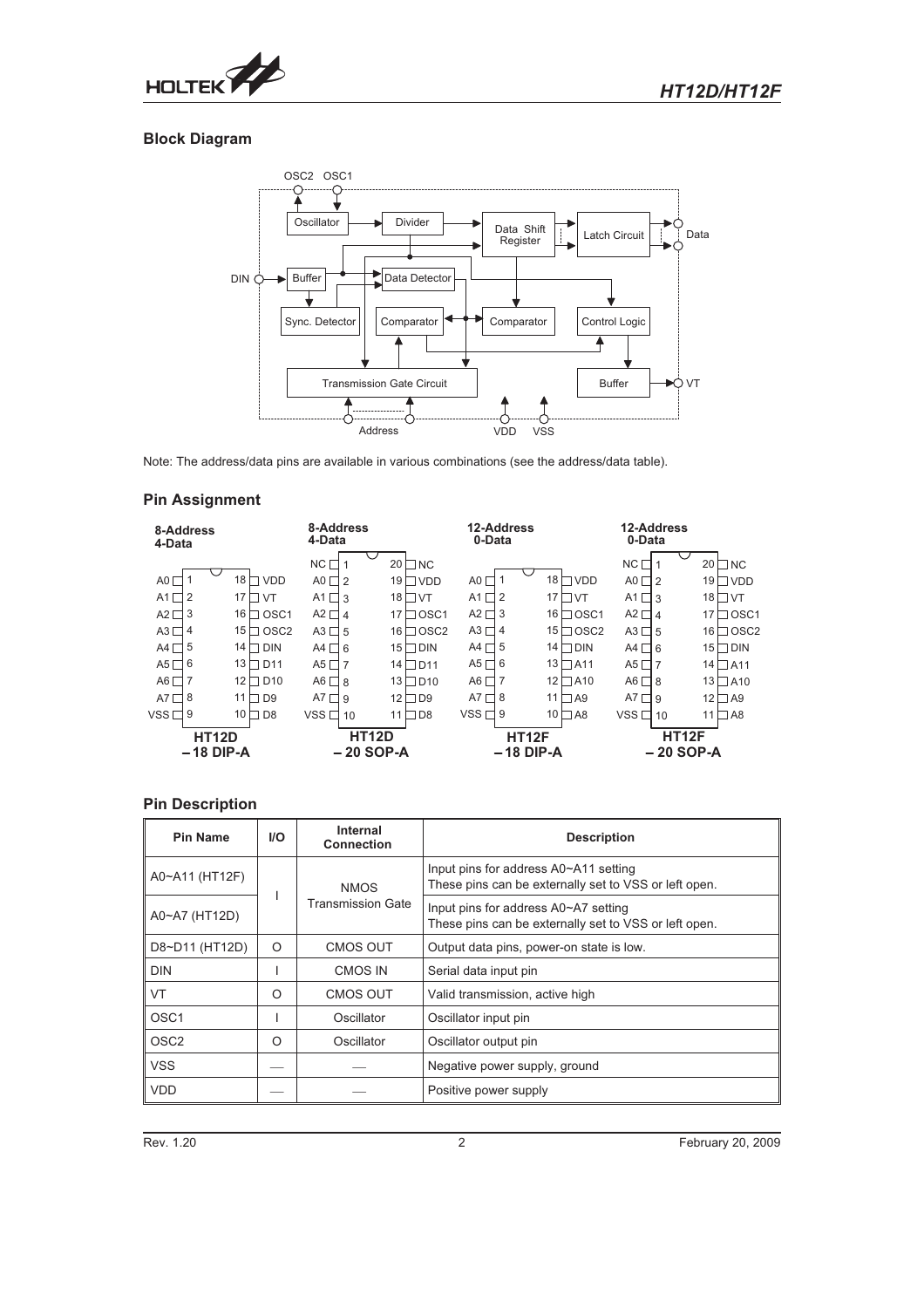

#### **Approximate internal connection circuits**



## **Absolute Maximum Ratings**

Note: These are stress ratings only. Stresses exceeding the range specified under "Absolute Maximum Ratings" may cause substantial damage to the device. Functional operation of this device at other conditions beyond those listed in the specification is not implied and prolonged exposure to extreme conditions may affect device reliability.

## **Electrical Characteristics** Tasks and Tasks and Tasks and Tasks and Tasks and Tasks and Tasks and Tasks and Tasks and Tasks and Tasks and Tasks and Tasks and Tasks and Tasks and Tasks and Tasks and Tasks and Tasks and Tas

|                  |                                     |    | <b>Test Conditions</b>                     | Min.     |        |                |             |
|------------------|-------------------------------------|----|--------------------------------------------|----------|--------|----------------|-------------|
| Symbol           | <b>Parameter</b>                    |    | <b>V<sub>DD</sub></b><br><b>Conditions</b> |          | Typ.   | Max.           | <b>Unit</b> |
| V <sub>DD</sub>  | <b>Operating Voltage</b>            |    |                                            | 2.4      | 5      | 12             | V           |
|                  |                                     | 5V |                                            |          | 0.1    | 1              | μA          |
| $I_{\text{STB}}$ | <b>Standby Current</b>              |    | Oscillator stops                           |          | 2      | $\overline{4}$ | μA          |
| $I_{DD}$         | <b>Operating Current</b>            |    | No load, $f_{OSC} = 150kHz$                |          | 200    | 400            | μA          |
|                  | Data Output Source Current (D8~D11) | 5V | $V_{OH} = 4.5V$                            | $-1$     | $-1.6$ |                | mA          |
| $I_{\rm O}$      | Data Output Sink Current (D8~D11)   | 5V | $V_{\Omega}$ = 0.5 V                       |          | 1.6    |                | mA          |
|                  | VT Output Source Current            |    | $V_{OH} = 4.5V$                            | $-1$     | $-1.6$ |                | mA          |
| $I_{\text{VT}}$  | VT Output Sink Current              | 5V | $V_{\Omega}$ = 0.5 V                       | 1        | 1.6    |                | mA          |
| V <sub>IH</sub>  | "H" Input Voltage                   | 5V |                                            | 3.5      |        | 5              | $\vee$      |
| $V_{IL}$         | "L" Input Voltage                   | 5V |                                            | $\Omega$ |        | 1              | $\vee$      |
| $f_{\rm OSC}$    | <b>Oscillator Frequency</b>         | 5V | $R_{OSC} = 51k\Omega$                      |          | 150    |                | kHz         |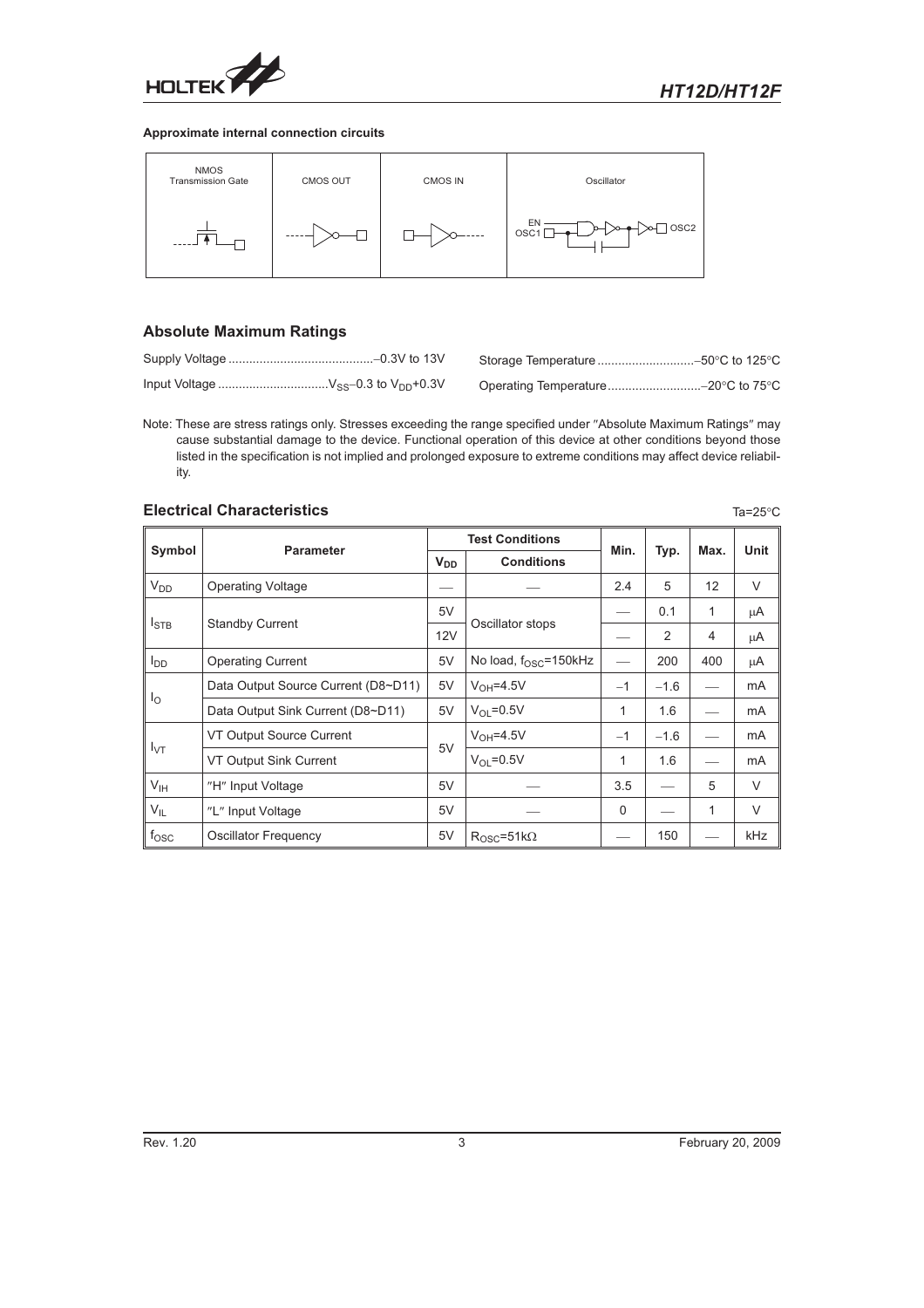

## **Functional Description**

## **Operation**

The  $2^{12}$  series of decoders provides various combinations of addresses and data pins in different packages so as to pair with the  $2^{12}$  series of encoders.

The decoders receive data that are transmitted by an encoder and interpret the first N bits of code period as addresses and the last 12-N bits as data, where N is the address code number. A signal on the DIN pin activates the oscillator which in turn decodes the incoming address and data. The decoders will then check the received address three times continuously. If the received address codes all match the contents of the decoder's local address, the 12-N bits of data are decoded to activate the output pins and the VT pin is set high to indicate a valid transmission. This will last unless the address code is incorrect or no signal is received.

The output of the VT pin is high only when the transmission is valid. Otherwise it is always low.

#### **Output Type**

Of the 212 series of decoders, the HT12F has no data output pin but its VT pin can be used as a momentary data output. The HT12D, on the other hand, provides 4 latch type data pins whose data remain unchanged until new data are received.

| Part<br>No.        | Data<br><b>Pins</b> | <b>Address</b><br><b>Pins</b> | Output<br><b>Type</b> | Operating<br>Voltage |
|--------------------|---------------------|-------------------------------|-----------------------|----------------------|
| HT <sub>12</sub> D | 4                   | 8                             | Latch                 | $2.4V - 12V$         |
| HT12F              | 0                   | 12                            |                       | $2.4V - 12V$         |

#### **Flowchart**

The oscillator is disabled in the standby state and activated when a logic "high" signal applies to the DIN pin. That is to say, the DIN should be kept low if there is no signal input.



### **Decoder Timing**

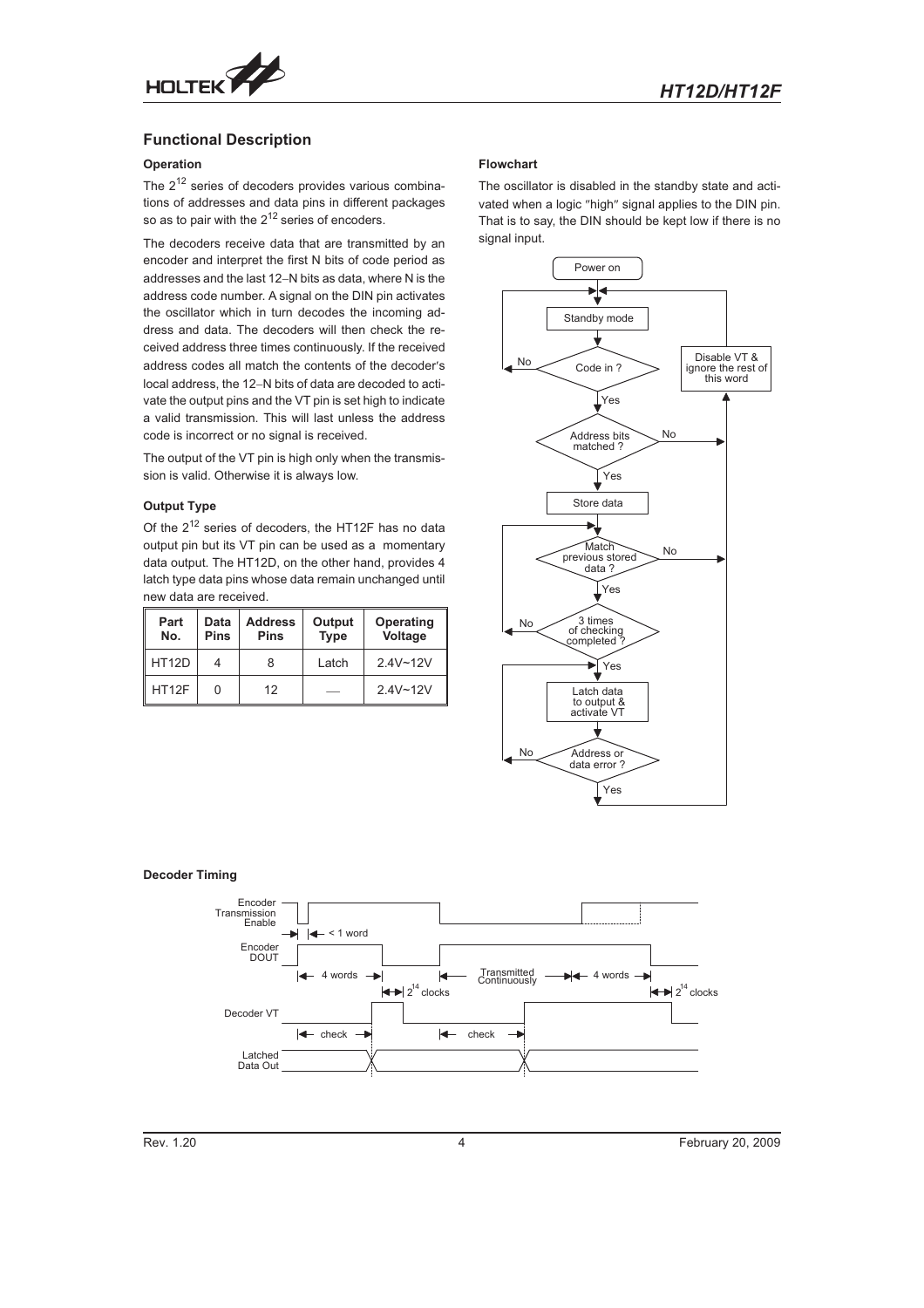

## **Encoder/Decoder Cross Reference Table**

|                             |                  |                     |    |                                          | Package    |            |                |            |
|-----------------------------|------------------|---------------------|----|------------------------------------------|------------|------------|----------------|------------|
| <b>Decoders</b><br>Part No. | <b>Data Pins</b> | <b>Address Pins</b> | VT | <b>Pair Encoder</b>                      | Encoder    |            | <b>Decoder</b> |            |
|                             |                  |                     |    |                                          | <b>DIP</b> | <b>SOP</b> | <b>DIP</b>     | <b>SOP</b> |
| HT <sub>12</sub> D          | 4                | 8                   |    | HT <sub>12</sub> A<br>HT <sub>12E</sub>  | 18         | 20         | 18             | 20         |
| HT12F                       | 0                | 12                  |    | HT <sub>12</sub> A<br>HT <sub>12</sub> E | 18         | 20         | 18             | 20         |

## **Address/Data Sequence**

The following table provides address/data sequence for various models of the  $2^{12}$  series of decoders.

| Part No.     | <b>Address/Data Bits</b> |    |    |    |    |                |    |    |                |                |                 |                 |
|--------------|--------------------------|----|----|----|----|----------------|----|----|----------------|----------------|-----------------|-----------------|
|              | 0                        |    | າ  | 3  | 4  |                | 6  |    | 8              | 9              | 10              | 11              |
| <b>HT12D</b> | A <sub>0</sub>           | A1 | A2 | A3 | A4 | A <sub>5</sub> | A6 | A7 | D <sub>8</sub> | D <sub>9</sub> | D <sub>10</sub> | D <sub>11</sub> |
| HT12F        | A <sub>0</sub>           | A1 | A2 | A3 | A4 | A <sub>5</sub> | A6 | A7 | A <sub>8</sub> | A9             | A10             | A11             |

#### **Oscillator Frequency Vs Supply Voltage**

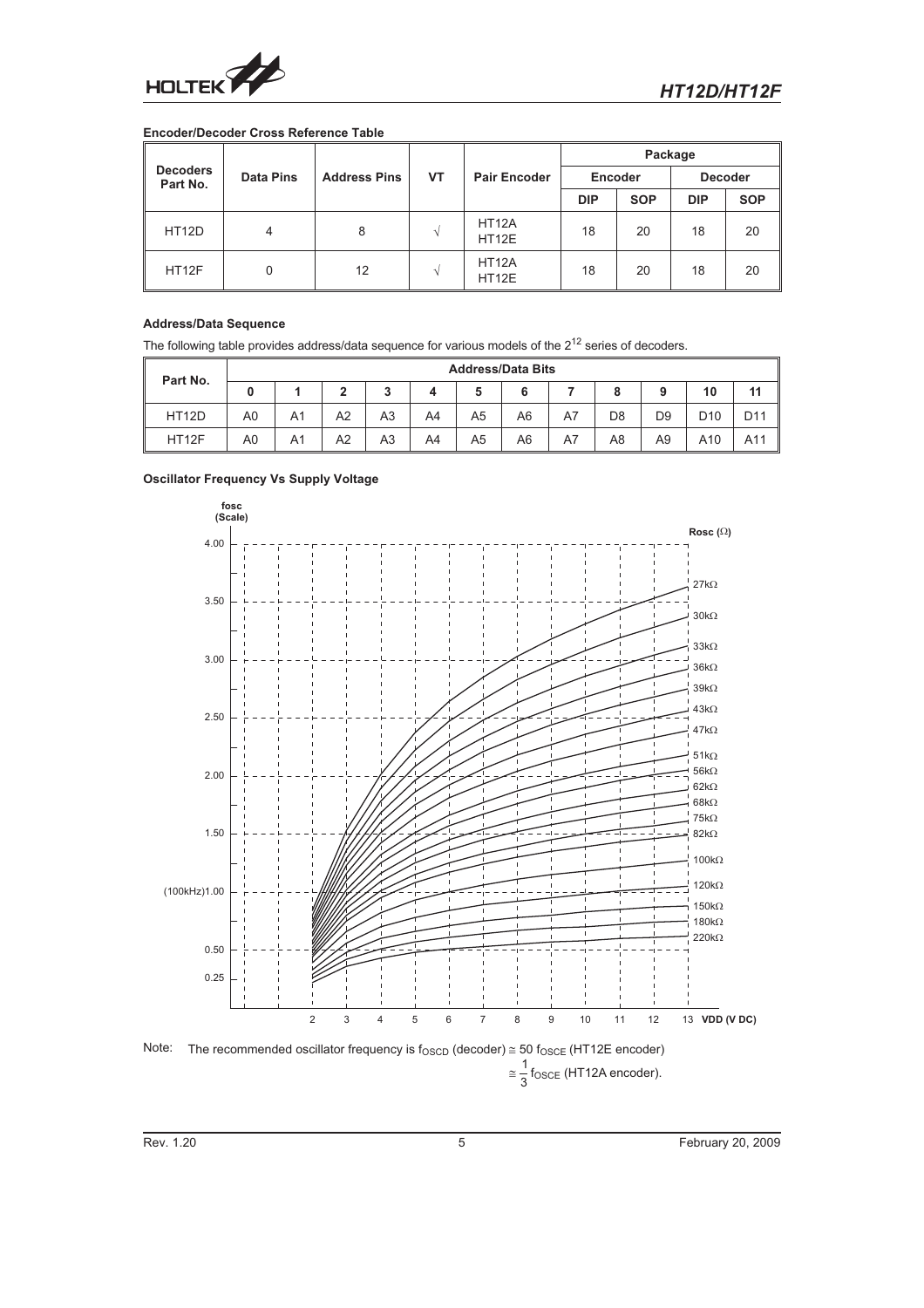

## **Application Circuits**

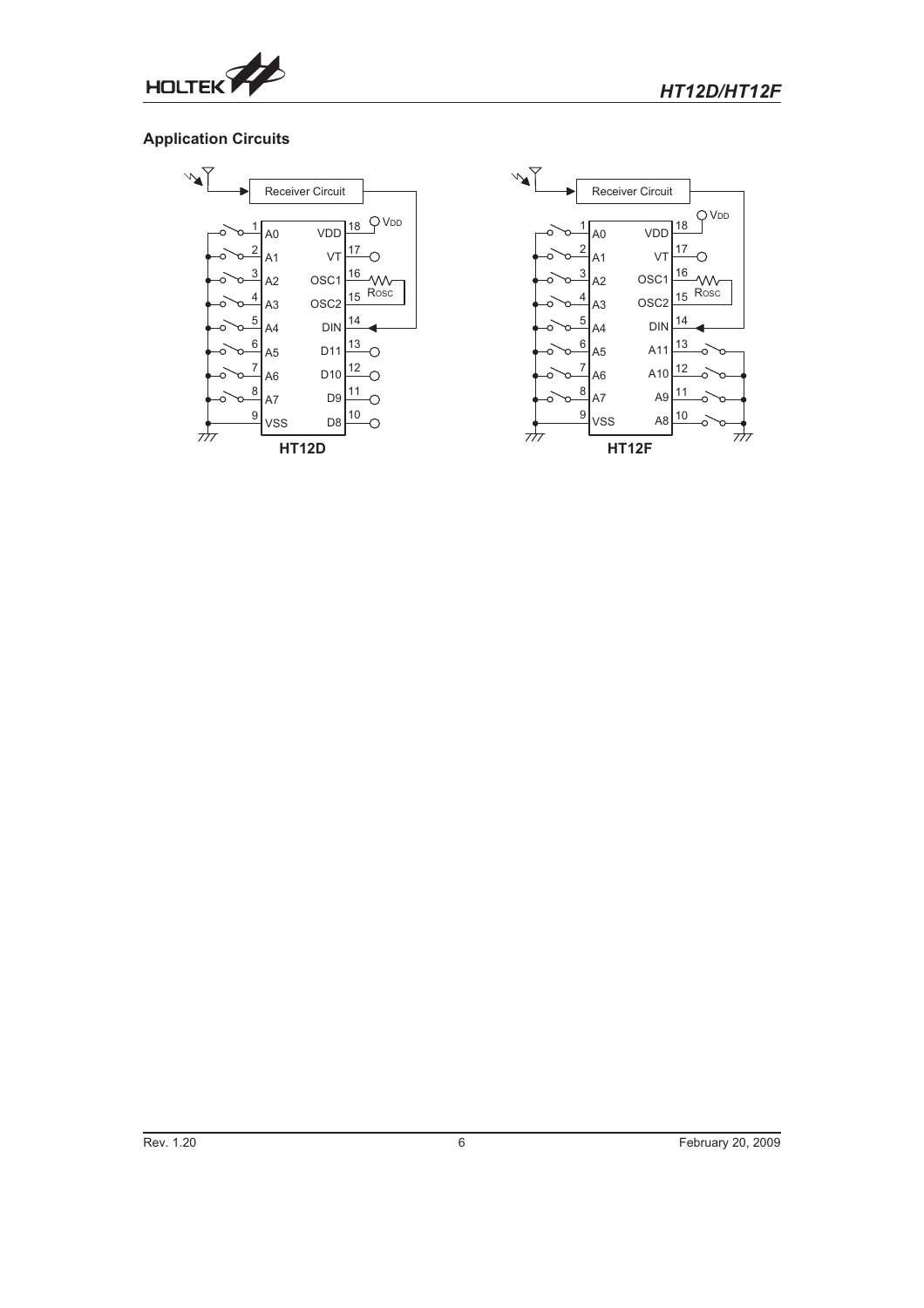

## **Package Information**

**18-pin DIP (300mil) Outline Dimensions**



**Fig1. Full Lead Packages**

**Fig2. 1/2 Lead Packages**

• MS-001d (see fig1)

| Symbol |      | <b>Dimensions in mil</b> |      |
|--------|------|--------------------------|------|
|        | Min. | Nom.                     | Max. |
| Α      | 880  |                          | 920  |
| B      | 240  |                          | 280  |
| C      | 115  |                          | 195  |
| D      | 115  |                          | 150  |
| E      | 14   |                          | 22   |
| F      | 45   |                          | 70   |
| G      |      | 100                      |      |
| H      | 300  |                          | 325  |
|        |      |                          | 430  |

- MS-001d (see fig2)

| Symbol |      | <b>Dimensions in mil</b> |      |  |
|--------|------|--------------------------|------|--|
|        | Min. | Nom.                     | Max. |  |
| Α      | 845  |                          | 880  |  |
| B      | 240  |                          | 280  |  |
| C      | 115  |                          | 195  |  |
| D      | 115  |                          | 150  |  |
| E      | 14   |                          | 22   |  |
| F      | 45   |                          | 70   |  |
| G      |      | 100                      |      |  |
| H      | 300  |                          | 325  |  |
|        |      |                          | 430  |  |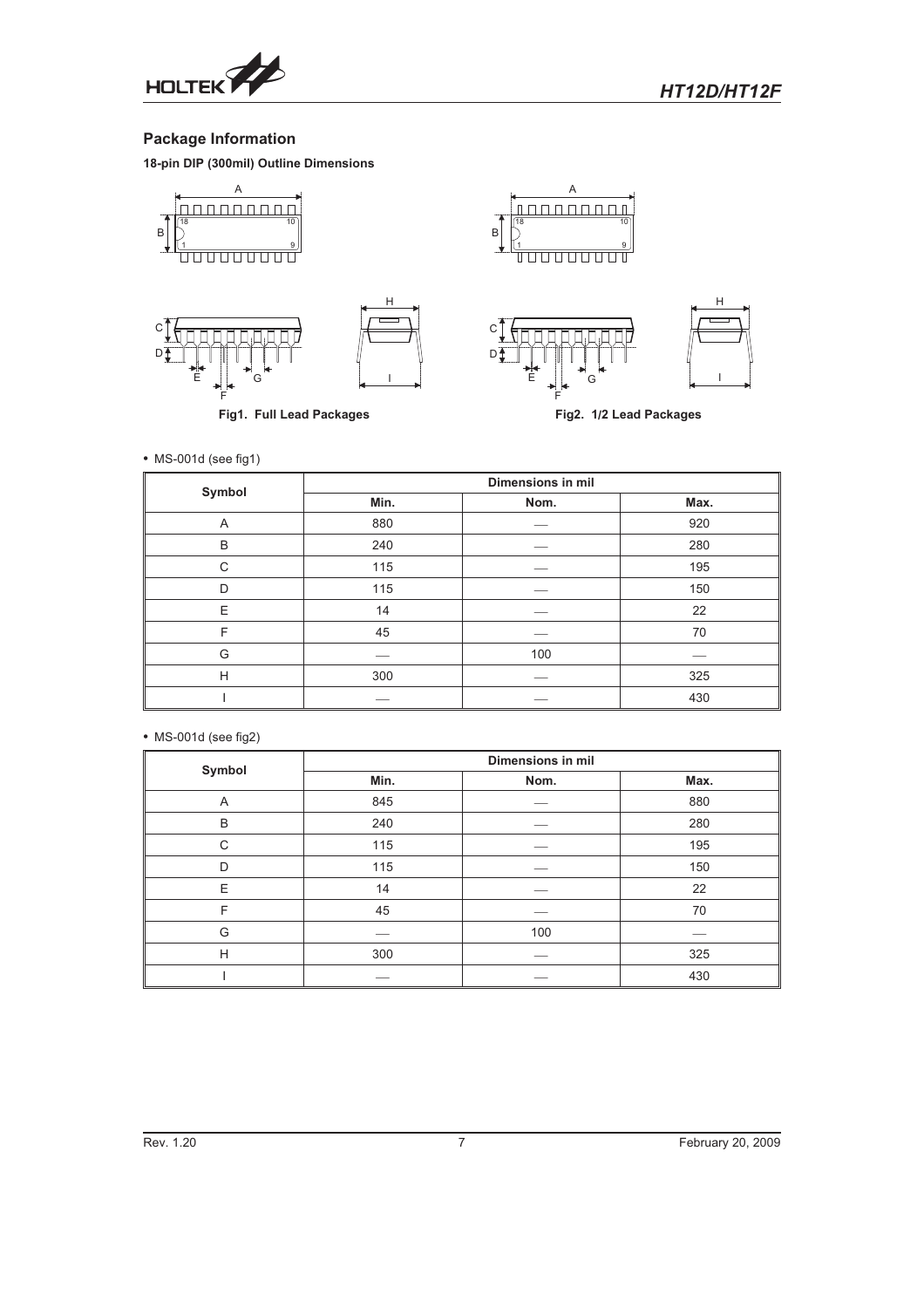

## MO-095a (see fig2)

| Symbol |      | <b>Dimensions in mil</b> |      |
|--------|------|--------------------------|------|
|        | Min. | Nom.                     | Max. |
| A      | 845  |                          | 885  |
| B      | 275  |                          | 295  |
| C      | 120  |                          | 150  |
| D      | 110  |                          | 150  |
| E      | 14   |                          | 22   |
| F      | 45   |                          | 60   |
| G      |      | 100                      |      |
| H      | 300  |                          | 325  |
|        |      |                          | 430  |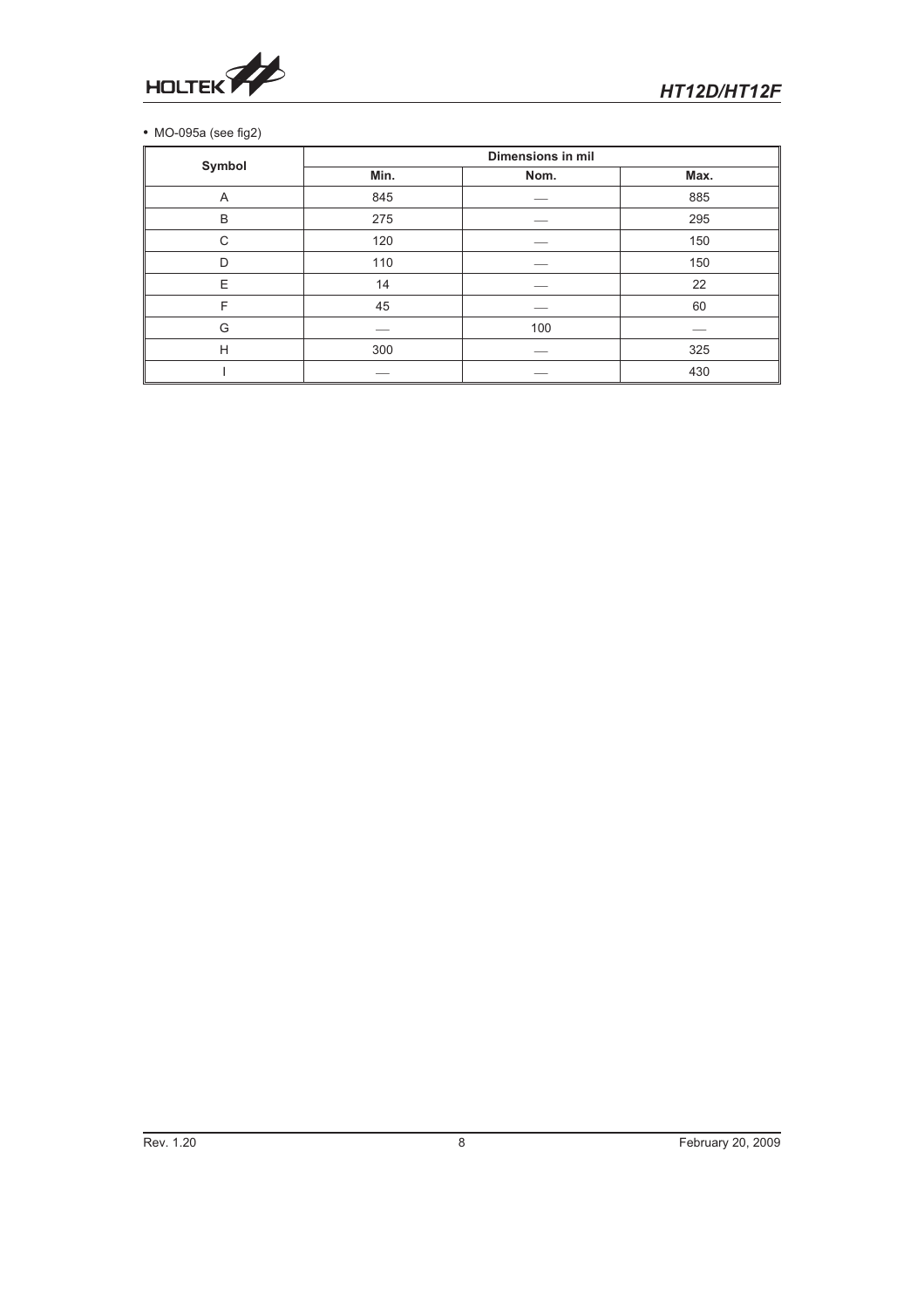

## **20-pin SOP (300mil) Outline Dimensions**



 $\mathsf E$  and  $\mathsf E$  and  $\mathsf E$  and  $\mathsf E$ 



• MS-013

| Symbol         |             | <b>Dimensions in mil</b> |             |
|----------------|-------------|--------------------------|-------------|
|                | Min.        | Nom.                     | Max.        |
| $\overline{A}$ | 393         |                          | 419         |
| B              | 256         |                          | 300         |
| C              | 12          |                          | 20          |
| $\mathrm{C}'$  | 496         |                          | 512         |
| D              |             |                          | 104         |
| Ε              |             | 50                       |             |
| F              | 4           |                          | 12          |
| G              | 16          |                          | 50          |
| Н              | 8           |                          | 13          |
| $\alpha$       | $0^{\circ}$ |                          | $8^{\circ}$ |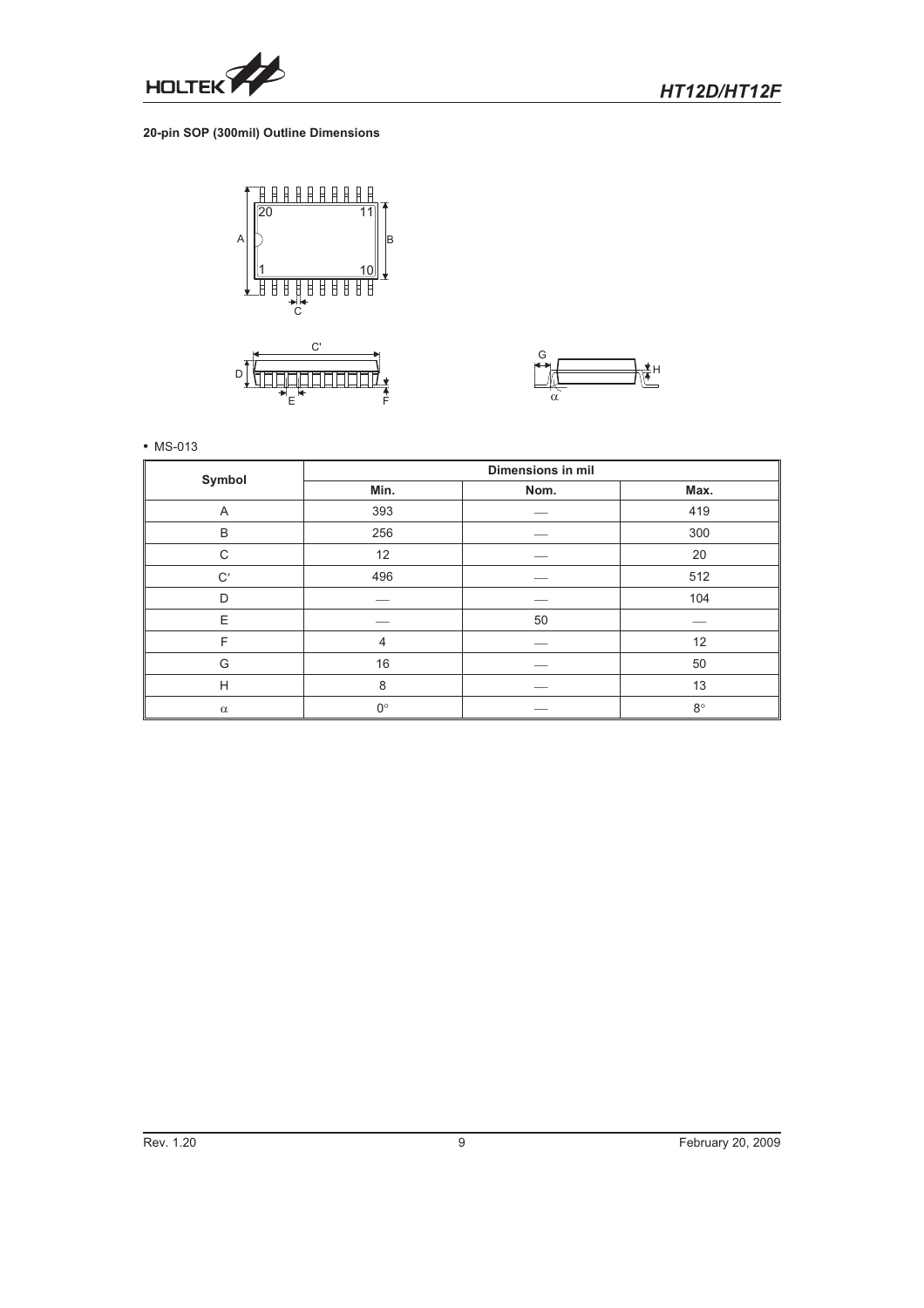

## **Product Tape and Reel Specifications**

## **Reel Dimensions**



## SOP 20W

| Symbol         | <b>Description</b>         | Dimensions in mm   |
|----------------|----------------------------|--------------------|
| A              | <b>Reel Outer Diameter</b> | $330.0 \pm 1.0$    |
| B              | Reel Inner Diameter        | $100.0 \pm 1.5$    |
| C              | Spindle Hole Diameter      | $13.0^{+0.5/-0.2}$ |
| D              | Key Slit Width             | $2.0 \pm 0.5$      |
| T1             | Space Between Flange       | $24.8^{+0.3/-0.2}$ |
| T <sub>2</sub> | <b>Reel Thickness</b>      | $30.2 + 0.2$       |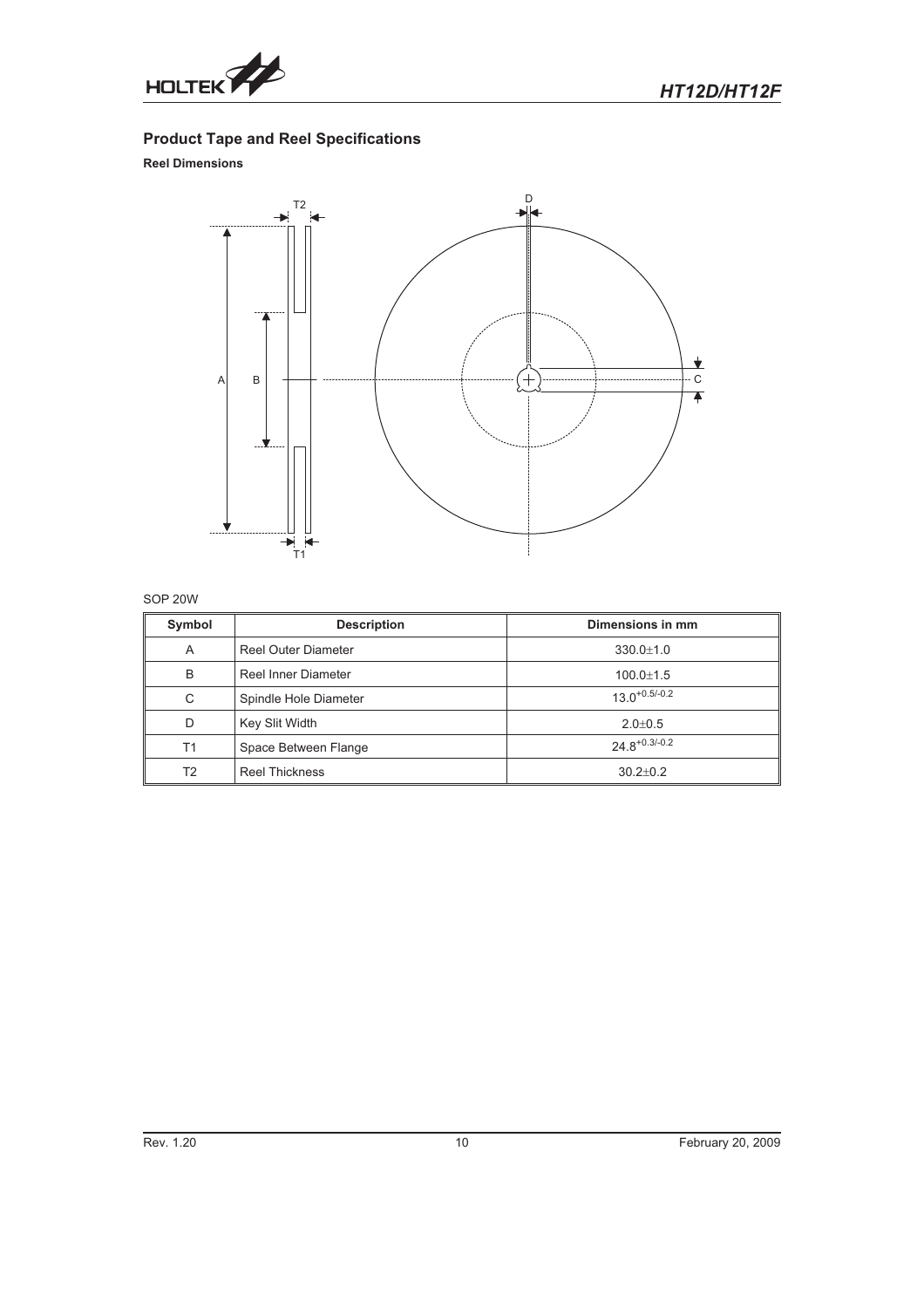

## **Carrier Tape Dimensions**



## SOP 20W

| Symbol         | <b>Description</b>                       | Dimensions in mm     |
|----------------|------------------------------------------|----------------------|
| W              | Carrier Tape Width                       | $24.0^{+0.3/-0.1}$   |
| P              | Cavity Pitch                             | $12.0 + 0.1$         |
| E              | <b>Perforation Position</b>              | $1.75 \pm 0.10$      |
| F              | Cavity to Perforation (Width Direction)  | $11.5 \pm 0.1$       |
| D              | <b>Perforation Diameter</b>              | $1.5^{+0.1/-0.0}$    |
| D <sub>1</sub> | <b>Cavity Hole Diameter</b>              | $1.50^{+0.25/-0.00}$ |
| P <sub>0</sub> | <b>Perforation Pitch</b>                 | $4.0 \pm 0.1$        |
| <b>P1</b>      | Cavity to Perforation (Length Direction) | $2.0 + 0.1$          |
| A <sub>0</sub> | Cavity Length                            | $10.8 + 0.1$         |
| B <sub>0</sub> | Cavity Width                             | $13.3 \pm 0.1$       |
| K <sub>0</sub> | Cavity Depth                             | $3.2 \pm 0.1$        |
| t              | <b>Carrier Tape Thickness</b>            | $0.30 \pm 0.05$      |
| C              | Cover Tape Width                         | $21.3 \pm 0.1$       |